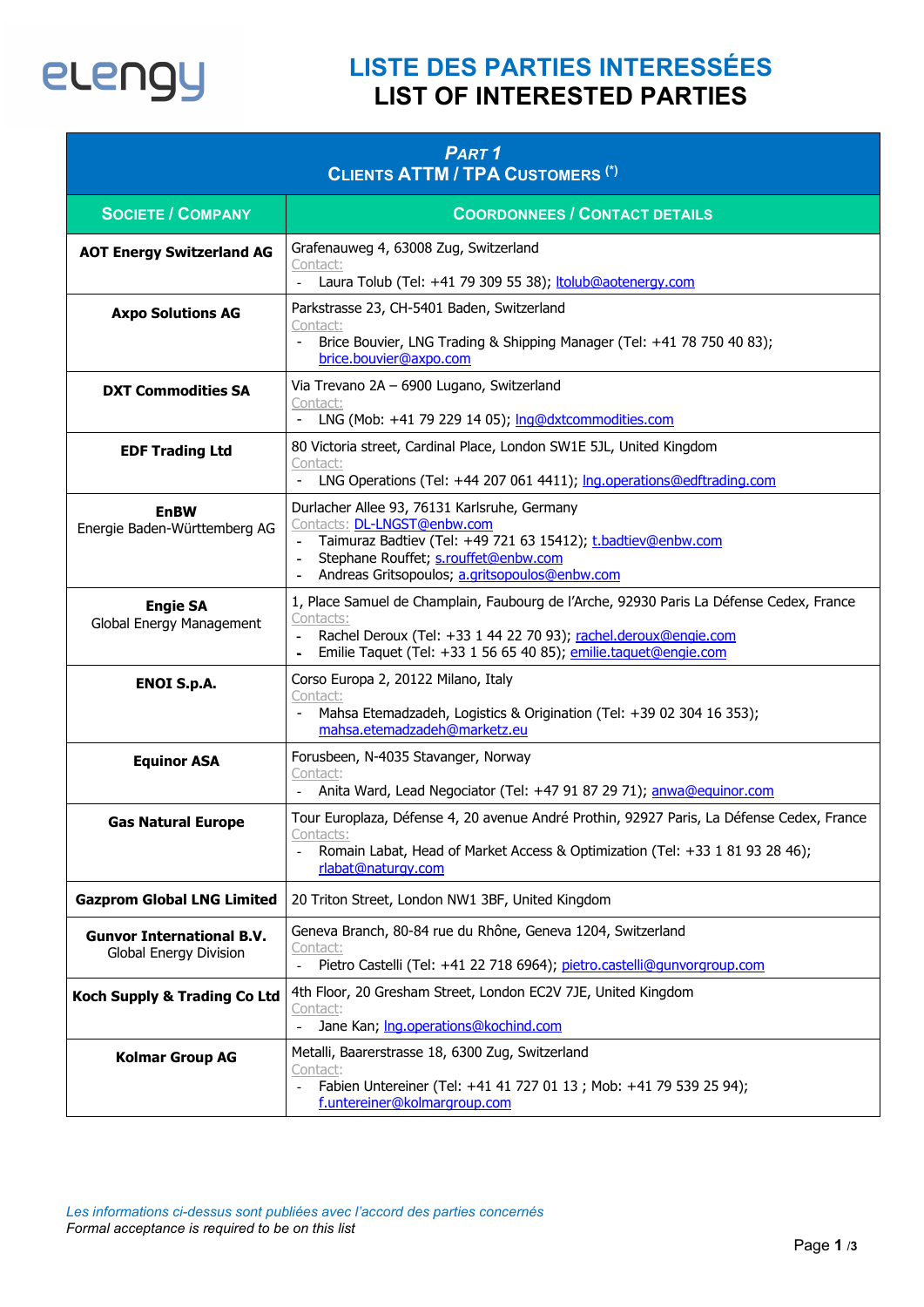

## **LISTE DES PARTIES INTERESSÉES LIST OF INTERESTED PARTIES**

| <b>Mercuria Energy Trading SA</b>                     | Contact:<br>Rebecca Jones (Tel: +44 207 898 0016 ; +44 7775 029513);<br>LNGOperations@mercuria.com ; PhysOpsLNG@mercuria.com                                                                                                                                                                                                                                                                                                                                                                       |
|-------------------------------------------------------|----------------------------------------------------------------------------------------------------------------------------------------------------------------------------------------------------------------------------------------------------------------------------------------------------------------------------------------------------------------------------------------------------------------------------------------------------------------------------------------------------|
| <b>MET International AG</b>                           | Baarerstrasse 141, 6300 Zug, Switzerland<br>Contact:<br>György Domokos Vargha, Head of Wholesale & Origination (Mob: +41 799 182 474);<br>$\omega^{\pm}$<br>gyorgy.vargha@met.com                                                                                                                                                                                                                                                                                                                  |
| Mitsui & Co. Ltd.                                     | 8th and 9th floors, 1 St. Martin's Le Grand, London EC1A 4AS, United Kingdom<br>Contact:<br>Tetsuya Horikoshi (Tel: +44 207 822 05 84); <i>dnnp@dq.mitsui.com</i>                                                                                                                                                                                                                                                                                                                                  |
| <b>Novatek Gas &amp; Power</b><br>Asia Pte. Ltd.      | 50 Collyer Quay, OUE Bayfront #05-04, Singapore 049321<br>Contacts:<br>Commercial: (Tel: +65 6574 4700); LNG@Novatek.com.sq<br>$\overline{\phantom{a}}$<br>Operational: Ingops@novatek.com.sg                                                                                                                                                                                                                                                                                                      |
| <b>RWE Supply &amp; Trading GmbH</b><br>London Branch | 60 Threadneedle Street, London EC2R 8HP, United Kingdom<br>Contact: PhysLNG@rwe.com                                                                                                                                                                                                                                                                                                                                                                                                                |
| <b>SOCAR Trading</b>                                  | Rue du Rhône 40, 1204 Geneva, Switzerland<br>Contact: Ing@socartrading.com ; opsIng@socartrading.com<br>Francesca Di Cesare (Mob.: +41 79 783 13 38)<br>Rustam Baylarbayov (Mob.: +41 79 596 79 86)                                                                                                                                                                                                                                                                                                |
| <b>TotalEnergies Gas &amp; Power</b><br>Ltd           | TotalEnergies Gas & Power Limited, London, Meyrin - Geneva Branch, Route de l'Aéroport 10,<br>1215 Geneva, Switzerland<br>Contacts:<br>Commercial: Pauline Dietlin, Senior LNG Account Manager (Mob: +41 79 533 9306);<br>Tour CBX, 1, Passerelle des Reflets, 92400 Courbevoie, France;<br>pauline.dietlin@tqptrading.com ; lng.tqp@tqptrading.com<br>Operational: Gas Ops Manager (Tel: +41 58 710 2259); gasop.tgp@total.com<br>LNG Scheduling Manager (Tel: +41 79 101 0855); Ingops@total.com |
| <b>Trafigura</b><br><b>Trading (Europe) Sàrl</b>      | 1 rue Jargonnant, CH-1207 Geneva, Switzerland<br>Contacts:<br>gaseurope@trafigura.com<br>Palash Sinha; ngops@trafigura.com                                                                                                                                                                                                                                                                                                                                                                         |
| <b>Uniper</b><br><b>Global Commodities SE</b>         | Holzstraße 6, D-40211 Düsseldorf, Germany<br>Contact:<br>Niels Fenzl, Vice President LNG Logistics<br>(Tel: +49 211 73275 4904); niels.fenzl@uniper.energy                                                                                                                                                                                                                                                                                                                                         |
| <b>Vitol S.A</b>                                      | Boulevard du Pont d'Arve 28, 1205 Geneva, Switzerland<br>Contact:<br>Alexandra Ponté (Tel: +41 22 322 11 20; Fax: +41 22 800 24 34); xlngops@vitol.com                                                                                                                                                                                                                                                                                                                                             |

(\*)

ATTM : Accès des Tiers aux Terminaux Méthaniers. Les sociétés clientes sont celles qui ont signé un contrat d'accès à un terminal méthanier.

TPA: Third Parties Access. Customers are shippers who have signed a LNG terminal access contract.